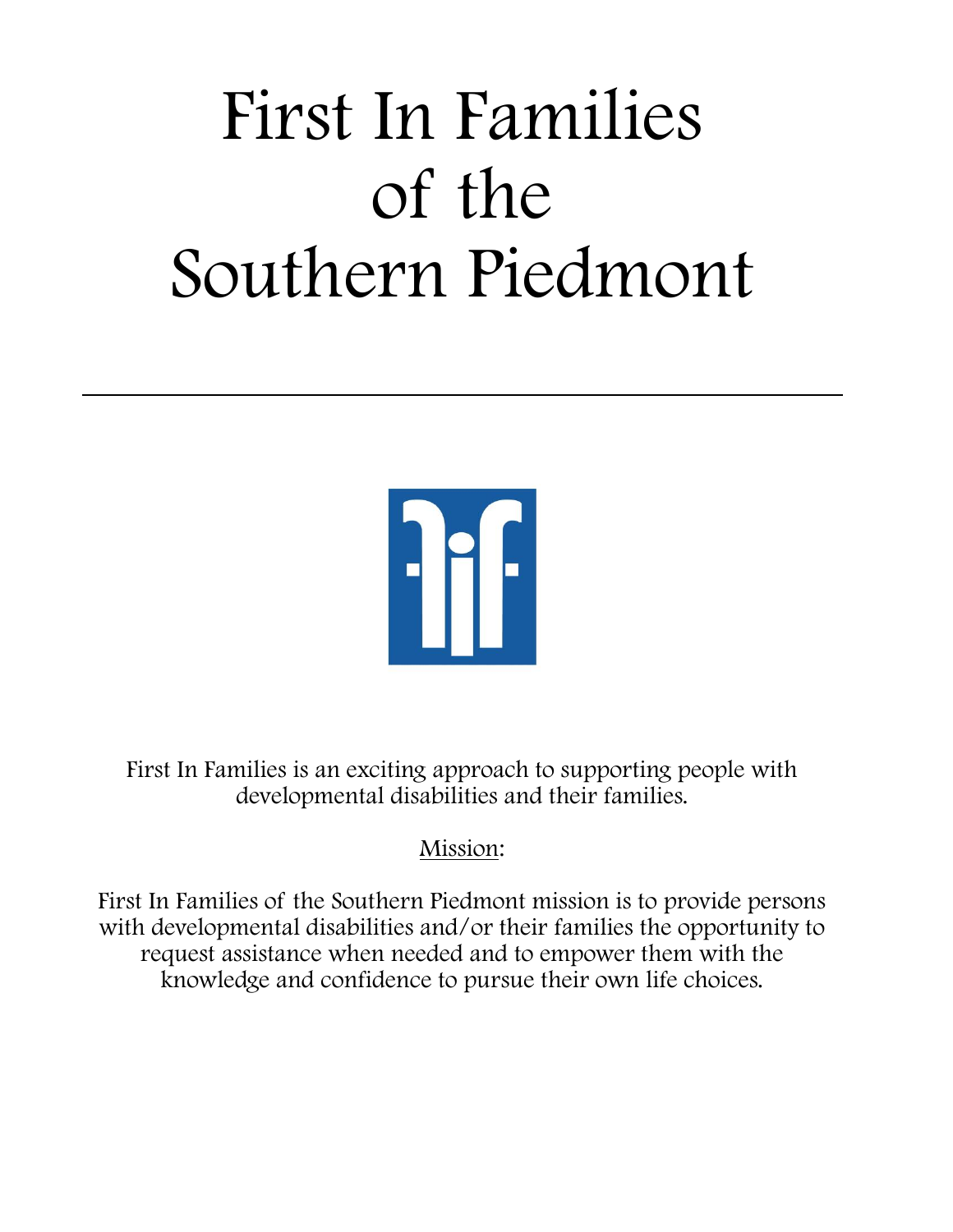#### Developmental Disability

One of the three eligibility requirements to be considered for assistance from First in Families of the Southern Piedmont is that the individual or a family member living in the home has a developmental disability. The following is intended to explain this requirement.

#### Question: WHAT IS A DEVELOPMENTAL DISABILITY??

Response: "Developmental disability" is a severe, chronic disability of a person that:

- A. Is attributed to a mental or physical impairment or a combination of mental or physical impairments;
- B. Is manifested before the person reaches age 22, unless the disability is caused by a traumatic head injury and is manifested after age 22;
- C. Is likely to continue indefinitely;
- D. Results in substantial functional limitations in three or more of the following areas of major life activity:
	- self-care
	- receptive and expressive language
	- capacity for independent living
	- learning
	- mobility
	- self-direction
	- economic self-sufficiency
- E. Reflects the person's need for a combination and sequence of special interdisciplinary or generic care, treatment or other services which are of lifelong or extended duration and are individually planned and coordinated

#### OR

F. When applied to children from birth to 4 years of age, may be evidenced as a developmental delay.

(Examples of a developmental disability: mental retardation, autism, cerebral palsy, down syndrome, traumatic brain injury.)

#### First In Families of the Southern Piedmont c/o The Arc of Union County 1653-C Campus Park Drive Monroe, NC 28112

Cindy Carroll, Chapter Director (704) 261-1550 ext 204 or 261-1554 (fax)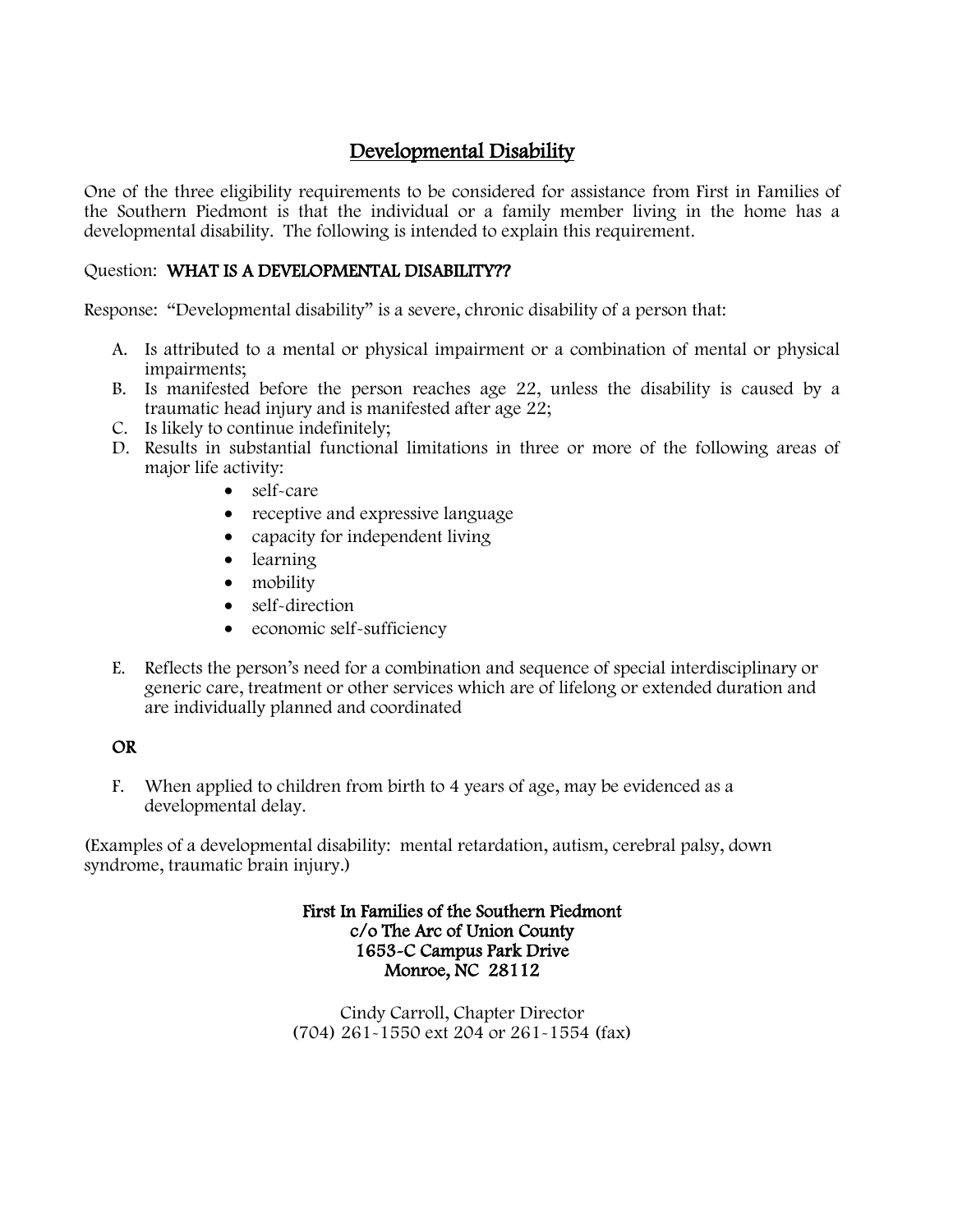

| Office use only: |  |
|------------------|--|
| Date rec'd __    |  |
| App. #           |  |
| Met Date         |  |

# **First In Families Grant Application**

|             | Name of family member with disability:<br>Name of family member with disability: |                 |                                                                                                                                   |
|-------------|----------------------------------------------------------------------------------|-----------------|-----------------------------------------------------------------------------------------------------------------------------------|
|             |                                                                                  |                 |                                                                                                                                   |
|             |                                                                                  |                 | Residence Type: $\Box$ At Home $\Box$ Group Home $\Box$ Independently $\Box$ With Friends $\Box$ AFL $\Box$ Other _______________ |
|             |                                                                                  |                 |                                                                                                                                   |
|             |                                                                                  |                 |                                                                                                                                   |
|             |                                                                                  |                 |                                                                                                                                   |
|             |                                                                                  |                 |                                                                                                                                   |
|             |                                                                                  |                 |                                                                                                                                   |
|             |                                                                                  |                 |                                                                                                                                   |
|             |                                                                                  |                 |                                                                                                                                   |
|             | How many people live in the home? ________                                       |                 |                                                                                                                                   |
|             | *please attach proof of income to this application*                              |                 | What is the family's net income (after taxes) ?<br>$\frac{1}{2}$ Per year $\Box$ Per month                                        |
|             | Does anyone else in the home have a disability? $\Box$ yes $\Box$ no             |                 |                                                                                                                                   |
| Disability: |                                                                                  | Name of Person: |                                                                                                                                   |
|             |                                                                                  |                 |                                                                                                                                   |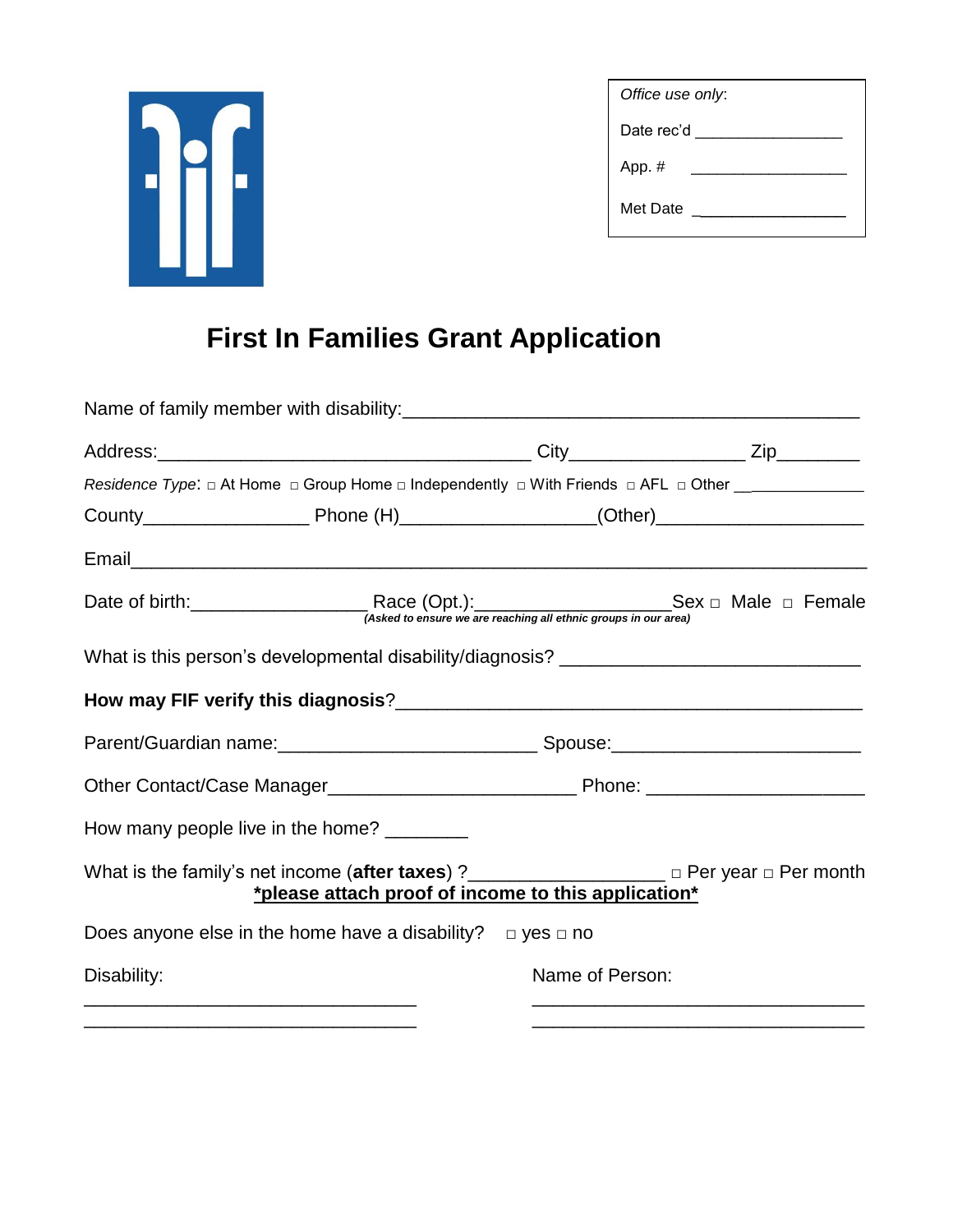The following services may be available in the community. Please check if you are receiving, on a waiting list, or have been denied any of the following:

| No/Receive/Wait/Denied |        |        | No/Receive/Wait/Denied      |   |        |        |                                 |
|------------------------|--------|--------|-----------------------------|---|--------|--------|---------------------------------|
| □                      |        | п      | $\Box$ CAP/Innovations      | П | □      | □      | $\Box$ Respite Care             |
| $\Box$                 | $\Box$ | п      | $\Box$ AFDC/TANF            | П | $\Box$ | $\Box$ | $\Box$ In Home nursing          |
| □                      | □      | □      | $\Box$ WIC                  | □ | $\Box$ | □      | $\Box$ Supported Employment     |
| $\Box$                 | П      | П      | $\Box$ SSDI                 | П | $\Box$ | $\Box$ | $\Box$ Behavioral Mang.         |
| □                      | $\Box$ | П      | $\Box$ Medicare             | П | П      | $\Box$ | $\Box$ Developmental preschool  |
| □                      |        | □      | $\Box$ Medicaid             | П | П      | $\Box$ | $\Box$ Before/after school care |
| $\Box$                 | $\Box$ | □      | $\Box$ SSI/Social Security  | □ | $\Box$ | $\Box$ | $\Box$ Early Intervention       |
| □                      | $\Box$ | П      | $\Box$ Vocational           | П | П      | $\Box$ | $\Box$ Case Management          |
| П                      | П      | $\Box$ | $\Box$ Speech therapy       | П | $\Box$ | $\Box$ | $\Box$ Counseling               |
| П                      | $\Box$ | □      | $\Box$ Physical therapy     | П | $\Box$ | $\Box$ | $\Box$ other                    |
| П                      | П      | П      | $\Box$ Occupational therapy |   |        |        |                                 |
| П                      | □      | □      | $\Box$ Residential          |   |        |        |                                 |

*If you would like to find out more about the below services or obtain a referral, please ask the FIF Staff or mention this in your request.*

Have you received help from FIF before?  $\Box$  no  $\Box$  yes (first-time applicants take priority) If "yes," under whose name?\_\_\_\_\_\_\_\_\_\_\_\_\_\_\_\_\_\_\_\_\_\_\_\_\_\_\_\_\_\_\_\_\_\_\_\_\_\_\_\_\_\_\_\_\_\_ How did you hear about FIF?

Please answer the following questions, attaching extra sheets if you would like: What is your need? \_\_\_\_\_\_\_\_\_\_\_\_\_\_\_\_\_\_\_\_\_\_\_\_\_\_\_\_\_\_\_\_\_\_\_\_\_\_\_\_\_\_\_\_\_\_\_\_\_\_\_\_\_\_\_\_\_\_\_

What is your dream?

Please describe **in detail** your request and be as specific as possible:

FIF hopes to build a network of resources for families like yours. If you have talents, gifts or items you'd like to share with other families in need, please identify them below. (ie, truck or trailer we could borrow to help move furniture; would like to become part of the management team; able to donate space to us; etc.)

\_\_\_\_\_\_\_\_\_\_\_\_\_\_\_\_\_\_\_\_\_\_\_\_\_\_\_\_\_\_\_\_\_\_\_\_\_\_\_\_\_\_\_\_\_\_\_\_\_\_\_\_\_\_\_\_\_\_\_\_\_\_\_\_\_\_\_\_\_\_\_\_\_\_\_ \_\_\_\_\_\_\_\_\_\_\_\_\_\_\_\_\_\_\_\_\_\_\_\_\_\_\_\_\_\_\_\_\_\_\_\_\_\_\_\_\_\_\_\_\_\_\_\_\_\_\_\_\_\_\_\_\_\_\_\_\_\_\_\_\_\_\_\_\_\_\_\_\_\_

\_\_\_\_\_\_\_\_\_\_\_\_\_\_\_\_\_\_\_\_\_\_\_\_\_\_\_\_\_\_\_\_\_\_\_\_\_\_\_\_\_\_\_\_\_\_\_\_\_\_\_\_\_\_\_\_\_\_\_\_\_\_\_\_\_\_\_\_\_\_\_\_\_\_\_ \_\_\_\_\_\_\_\_\_\_\_\_\_\_\_\_\_\_\_\_\_\_\_\_\_\_\_\_\_\_\_\_\_\_\_\_\_\_\_\_\_\_\_\_\_\_\_\_\_\_\_\_\_\_\_\_\_\_\_\_\_\_\_\_\_\_\_\_\_\_\_\_\_\_

By my signature below, I verify that the above information is accurate; I also give my consent for this information to be shared with members of FIF Management Team. My signature on this application also indicates that I understand that I may receive a survey from First In Families of North Carolina asking me to give feedback on the FIF program. I understand that if I choose to complete the survey, those survey results may be shared (anonymously) with others.

\_\_\_\_\_\_\_\_\_\_\_\_\_\_\_\_\_\_\_\_\_\_\_\_\_\_\_\_\_\_\_\_\_\_\_\_\_\_\_\_\_\_\_ \_\_\_\_\_\_\_\_\_\_\_\_\_\_\_\_\_\_\_\_

Signature of responsible person Date Date Date